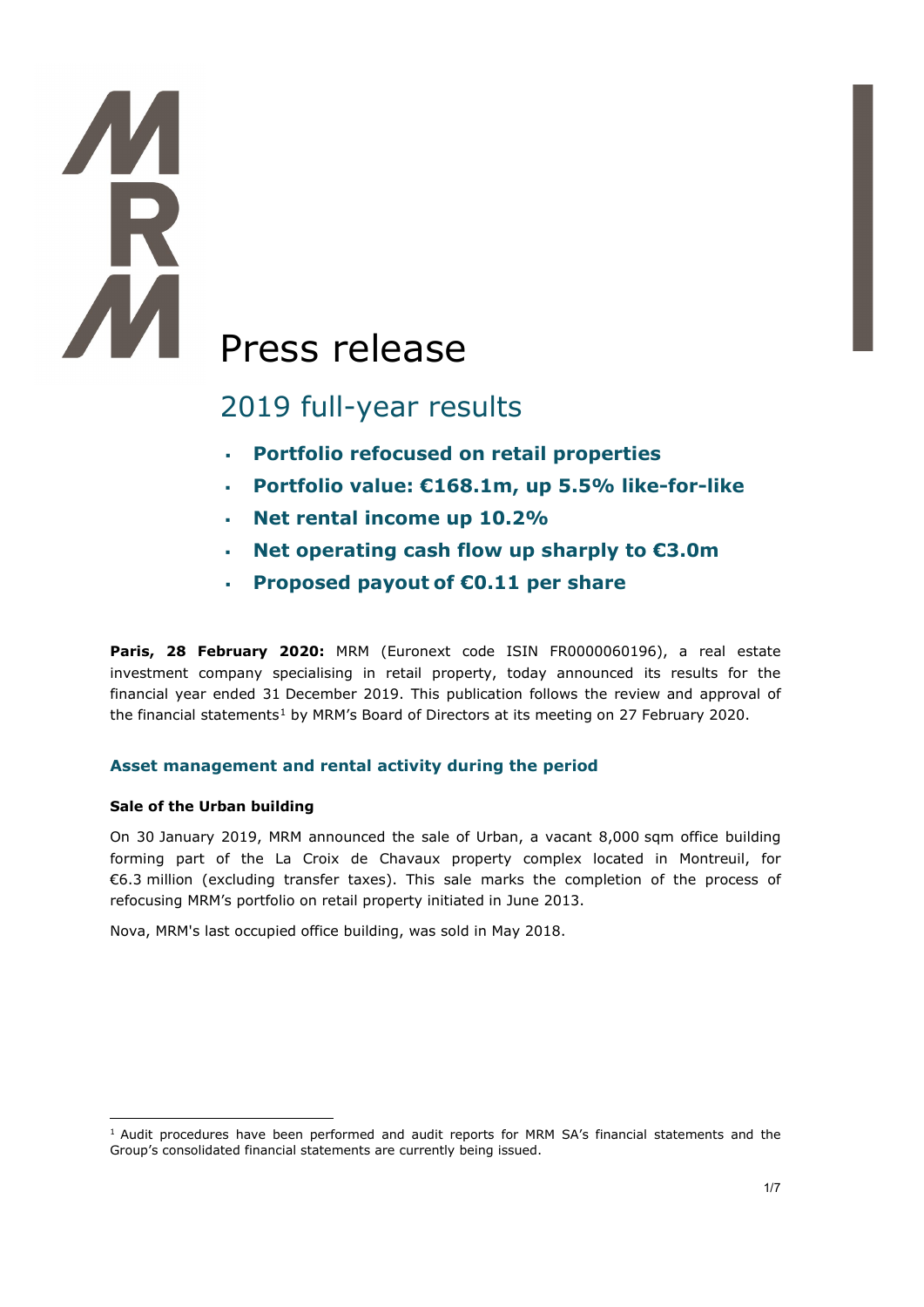#### **Dynamic management of retail assets**

Letting activity was particularly robust in 2019: 41 contracts (new leases or renewals) were signed, representing a total of annual rents of €2.1 million.

They included:

- 10 leases (1,300 sqm) concerning the Valentin shopping centre, which is currently being redeveloped and extended;
- 9 leases (2,100 sqm) signed for office space at the Carré Vélizy mixed-use property. The office space (6,100 sqm) is currently 75% let compared with 51% a year ago, while the retail space (5,500 sqm) is fully occupied;
- 9 leases concerning the GammVert garden centres with a firm period of six or nine years depending on sites;
- 1 lease (1,200 sqm) signed for Aria Parc in Allonnes;
- 1 lease (450 sqm) signed for Les Halles du Beffroi in Amiens.

Leases that came into effect during the year more than made up for the lease termination on a 1,000 sqm unit affected by redevelopment works at the Valentin shopping centre.

This strong letting activity is reflected by an increase in the physical occupancy rate to 88% as at 31 December 2019 compared with 84% as at 31 December 2018. The financial occupancy rate rose from 83% as at 31 December 2018 to 87% as at 31 December 2019. This improved occupancy rate coupled with the related reduction in non-recovered property expenses resulted in annualised net rents of €8.5 million as at 1 January 2020, a year-on-year increase of 4%.

Out of the leases signed, 11 have not yet taken effect. These represent additional annualised net rents of €0.5 million.

| €m                         | 31.12.2019               | 31.12.2018 | Change<br>(reported) | Change<br>like-for-like <sup>2</sup> |
|----------------------------|--------------------------|------------|----------------------|--------------------------------------|
| Retail                     | 168.1                    | 159.3      | $+5.5%$              | $+5.5%$                              |
| Offices                    | $\overline{\phantom{0}}$ | 5.4        | -100.0%              | -                                    |
| Portfolio value (excl. TT) | 168.1                    | 164.7      | $+2.0%$              | $+5.5%$                              |

# **Portfolio value up 5.5% like-for-like**

As at 31 December 2019, the portfolio comprised only retail assets, the scope of which did not change during the year. Its value was  $\epsilon$ 168.1 million as at 31 December 2019, up 5.5% compared with 31 December 2018. This growth resulted in part from investments made during the year and in part from a moderately favourable capitalisation rate effect on some assets due to improvement in their rental situation and/or progress in investments made during the period.

<span id="page-1-0"></span><sup>&</sup>lt;sup>2</sup> Adjusted for the asset sale carried out in 2019.

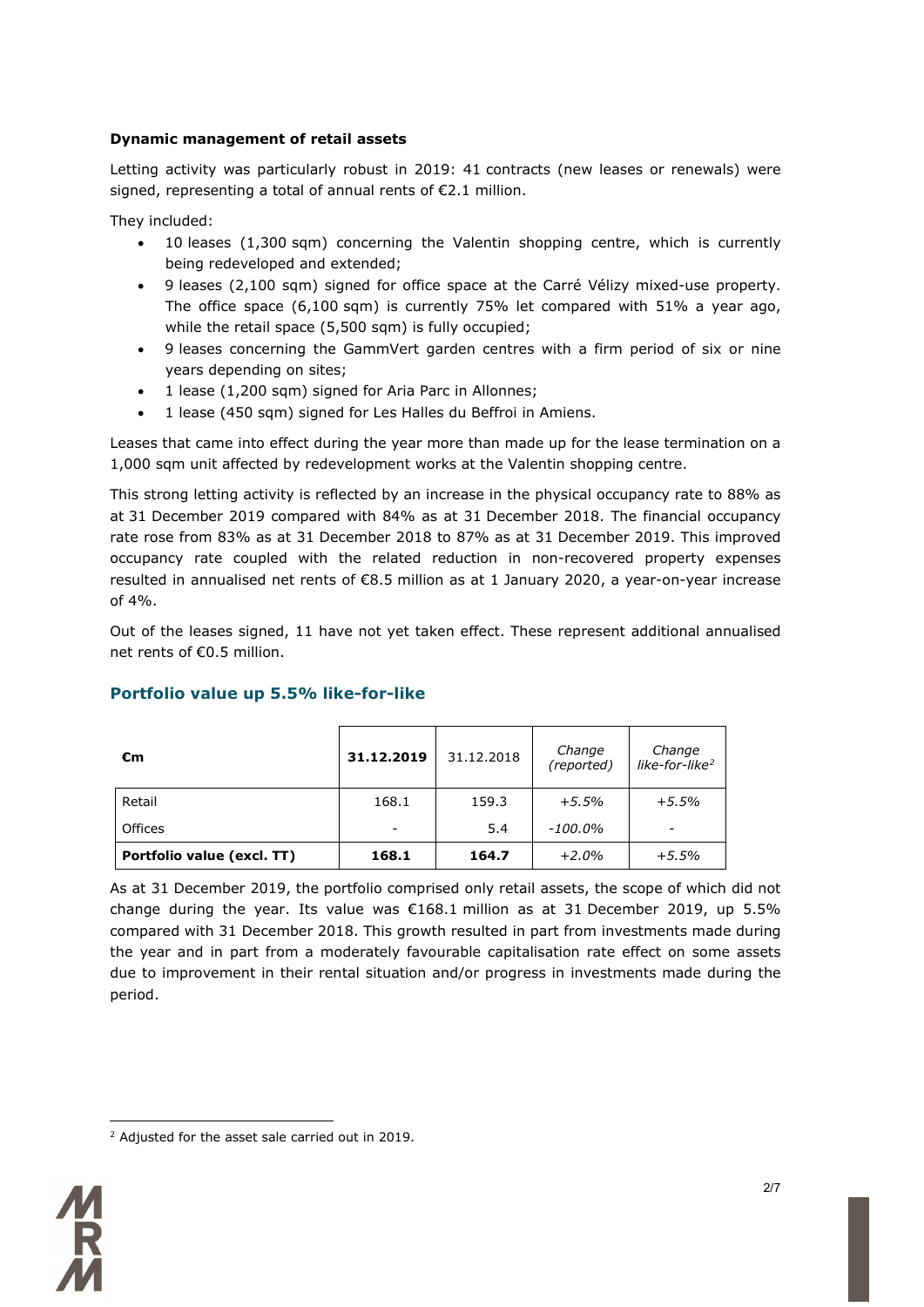Investments made in 2019 amounted to €8.0 million, relating to:

- Continued redevelopment/extension works on the Valentin shopping centre, due for completion in the second quarter of 2020;
- Refurbishment and repositioning of Galerie du Palais in Tours, now renamed Passage du Palais. The shopping experience has been upgraded and customer services improved to create a true city-centre living place that meets the needs of the town's residents.

On a reported basis, i.e. including Urban, MRM's last remaining office building which was sold in January 2019, the portfolio value increased by 2.0% compared with 31 December 2018.

| €m                                                                                               | 2019                    | 2018                    | Change<br>(reported)            | Change<br>like-for-like <sup>3</sup> |
|--------------------------------------------------------------------------------------------------|-------------------------|-------------------------|---------------------------------|--------------------------------------|
| Retail                                                                                           | 9.1                     | 8.7                     | $+4.3%$                         | $+4.3%$                              |
| Offices                                                                                          |                         | 0.8                     | -100.0%                         |                                      |
| <b>Gross rental income</b>                                                                       | 9.1                     | 9.5                     | $-4.3%$                         | $+4.3%$                              |
| Non-recovered property expenses, of which:<br>Retail<br>$\bullet$<br><b>Offices</b><br>$\bullet$ | (1.8)<br>(1.8)<br>(0.0) | (2.9)<br>(2.1)<br>(0.8) | -38.0%<br>$-16.8\%$<br>$-97.8%$ |                                      |
| <b>Net rental income</b>                                                                         | 7.3                     | 6.7                     | $+10.2%$                        |                                      |

# **Net rental income up 10.2%**

2019 revenues correspond entirely to **gross rental income** from retail assets, which increased by 4.3% to €9.1 million. This growth was driven mainly by the entry into force of new leases, including the full year impact of the lease started in 2018 for the medium-sized unit in the retail district of Reims and a number of leases coming into effect at Sud Canal in 2019. Rent indexation also had a positive albeit moderate impact.

Reported gross rental income fell by 4.3% compared with 2018, which included €0.8 million of rent from the Nova office building until 15 May 2018, when it was sold.

Non-recovered property expenses decreased further in 2019, benefiting from:

- The favourable impact of the sale of Urban, which was vacant, and Nova, which was 80% occupied;
- Retail lettings and work on reducing property expenses on some retail assets.

All in all, the decrease in non-recovered property expenses more than offset the decline in reported gross rental income. Consequently, **net rental income** rose by 10.2% to €7.3 million versus €6.7 million the previous year.

<span id="page-2-0"></span> $3$  The change in revenues is calculated on a like-for-like basis by deducting the rental income generated by acquired assets from the revenues reported for the current year and deducting the rental income generated from assets sold from the revenues reported for the previous year.

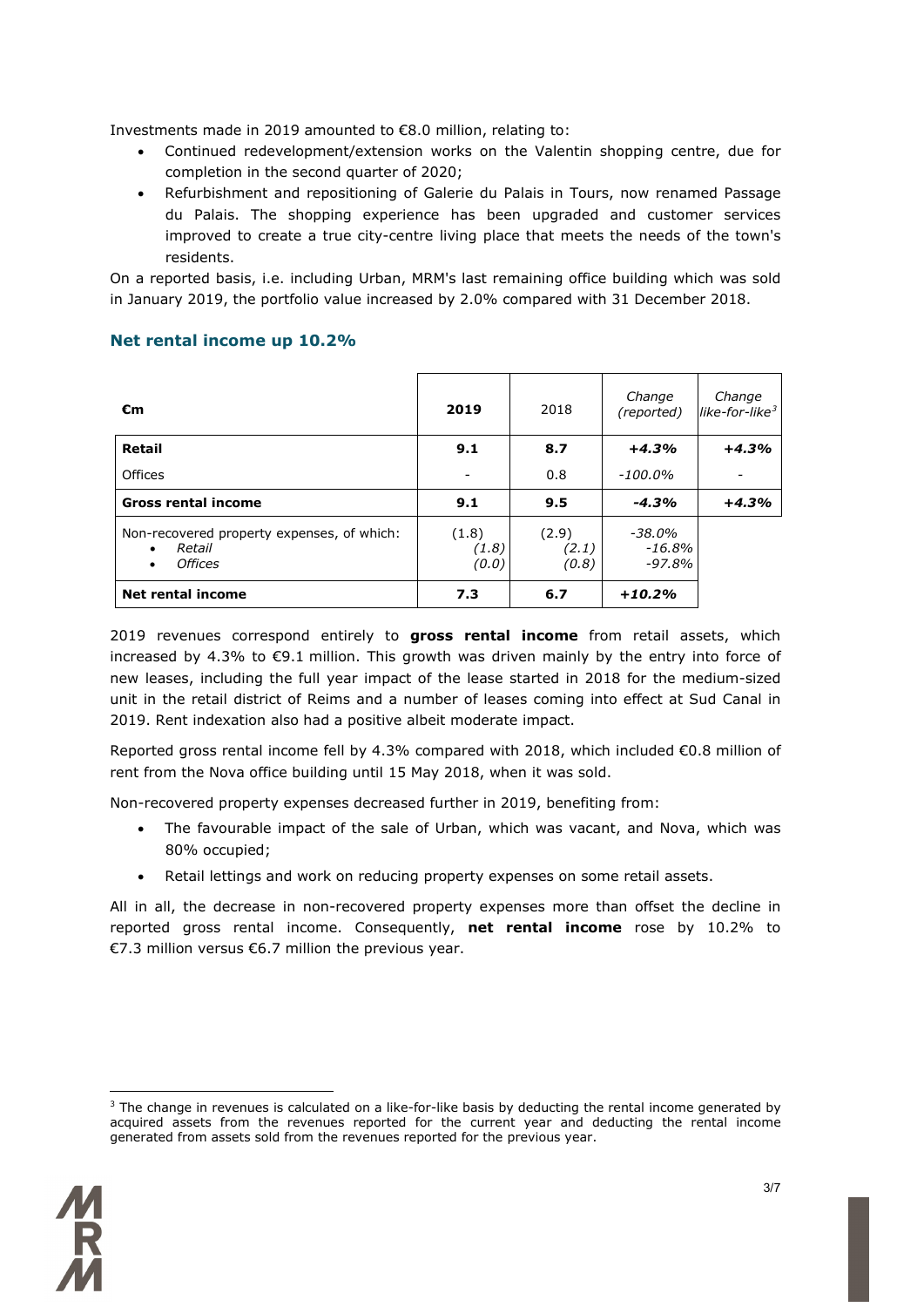#### **Net operating cash flow[4](#page-3-0) up 23.3%**

| €m                                  | 2019  | 2018  | Change   |
|-------------------------------------|-------|-------|----------|
| <b>Net rental income</b>            | 7.3   | 6.7   | $+10.2%$ |
| Operating expenses                  | (2.5) | (2.5) | $-0.1%$  |
| Other operating income and expenses | (0.7) | (0.3) |          |
| <b>EBITDA</b>                       | 4.2   | 3.9   | $+7.6%$  |
| Net cost of debt                    | (1.2) | (1.5) | $-17.4%$ |
| Net operating cash flow             | 3.0   | 2.4   | $+23.3%$ |

EBITDA increased to €4.2 million compared with €3.9 million in 2018, despite the increase in other operating expenses relating to various non-recurring items.

Net cost of debt decreased to €1.2 million compared with €1.5 million in 2018 as a result of notably the repayment of a loan following the sale of the Nova building in May 2018.

Consequently, net operating cash flow rose by 23.3% to  $\epsilon$ 3.0 million compared with €2.4 million in 2018.

#### **Positive operating income and net income**

Operating expenses remained more or less stable in 2019. Recognition of lease default penalties, which contributed to a €0.8 million positive net balance of other operating income and expenses, was offset in full by the write-down of the corresponding receivable.

All in all, **operating income before asset sales and change in fair value** increased by 5.7% to €3.9 million.

After deducting capital expenditures during the period, the rise in appraisal values resulted in a positive change in the portfolio fair value of €0.8 million compared with a negative change in 2018.

Net financial expense amounted to €1.4 million compared with €1.9 million in 2018.

Consequently, **consolidated net income** for 2019 came to a €3.2 million profit compared with a loss of €10.4 million the previous year.

The simplified income statement is attached in appendix.

#### **Solid financial position**

Gross debt stood at €77.1 million at 31 December 2019 compared with €74.1 million a year earlier. This increase reflects drawdowns of €5.4 million on the investment credit facility, partly offset by partial loan repayments made during the period. No significant loan repayments fall due before the end of 2021.

<span id="page-3-0"></span> $4$  Net operating cash flow = consolidated net income before tax adjusted for non-cash items.

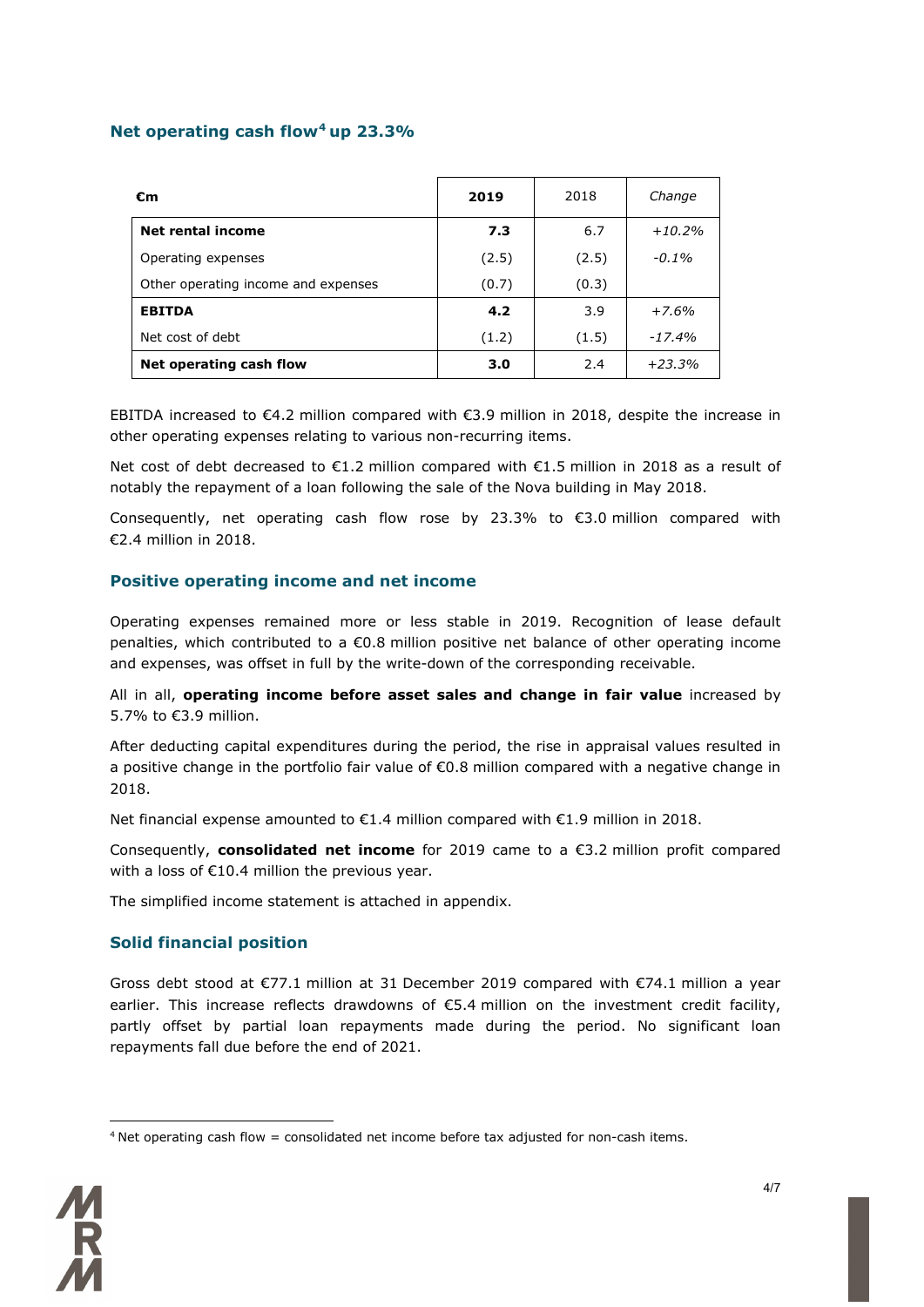At 31 December 2019, 79.5% of debt was fixed rate, with an average cost of debt down 10 bps (158 bps in 2019 compared with 168 bps in 2018).

Cash and cash equivalents at end-December 2019 amounted to  $E$ 12.3 million compared with €13.5 million at 31 December 2018. Net debt increased from €60.6 million to €64.8 million in 2019. The net LTV ratio was 38.6% at end-December 2019 compared with 36.8% a year earlier.

Taking into account the premiums paid out in 2019 in respect of the 2018 financial year (€4.8 million), net operating cash flow generated during the year (€3.0 million) and the positive change in fair value of the portfolio (€0.8 million), EPRA NNNAV came to €100.3 million compared with €102.1 million at end-December 2018.

| <b>Net Asset Value</b> | 31.12.2019                   |                                           | 31.12.2018 <sup>5</sup> |                                           |
|------------------------|------------------------------|-------------------------------------------|-------------------------|-------------------------------------------|
|                        | <b>Total</b><br>$\epsilon$ m | Per share                                 | Total<br>€m             | Per share                                 |
| <b>EPRA NNNAV</b>      | 100.3                        | 2.30                                      | 102.1                   | 2.34                                      |
| <b>Replacement NAV</b> | 111.4                        | 2.55                                      | 112.8                   | 2.59                                      |
|                        |                              | $\sim$ $\sim$ $\sim$ $\sim$ $\sim$ $\sim$ |                         | $\sim$ $\sim$ $\sim$ $\sim$ $\sim$ $\sim$ |

*Number of shares (adjusted for treasury stock) 43,631,618 43,597,305*

#### **Proposed payout**

MRM's Board of Directors has decided to propose the payment of premiums of  $\epsilon$ 0.11 per share in respect of the 2019 financial year, identical to the amount paid out in respect of the previous year. This will be subject to approval at the general shareholders' meeting of 26 May 2020. The intended coupon date will be 2 June 2020 and payment will be made on 4 June 2020.

# **Outlook**

The €35.5 million investment plan initiated in 2016 and devoted to seven of MRM's nine retail property lines is close to being completed. Five projects have already been completed (Halles du Beffroi in Amiens, Sud Canal in Saint-Quentin-en-Yvelines, Carré Vélizy in Vélizy-Villacoublay, Aria Parc in Allonnes and Passage du Palais in Tours). All in all, out of the 6,900 sqm of additional space in the investment plan, 4,300 sqm have already been built or acquired, bringing MRM's total retail portfolio<sup>[6](#page-4-1)</sup> to 85,000 sqm at end-December 2019.

At 31 December 2019, investments still to be paid out totalled €6.8 million, corresponding to the Valentin shopping centre extension project and, to a lesser extent, a budget related to the letting of ground floor units at Passage de la Réunion in Mulhouse.

As regards the 1,000 sqm redevelopment and 2,600 sqm extension of the Valentin shopping centre, MRM's biggest investment project, the shell units hand over is scheduled in the second quarter of 2020 and public opening in the third quarter of 2020.

<span id="page-4-1"></span><span id="page-4-0"></span><sup>&</sup>lt;sup>6</sup> To which will also be added 1,000 sqm temporarily closed at the Valentin shopping centre pending completion of the Redevelopment stage of this project.



 $<sup>5</sup>$  For the calculation of the NAV, the restatement of the fair value of fixed-rate debt at 31 Decembre 2018</sup> has been adjusted.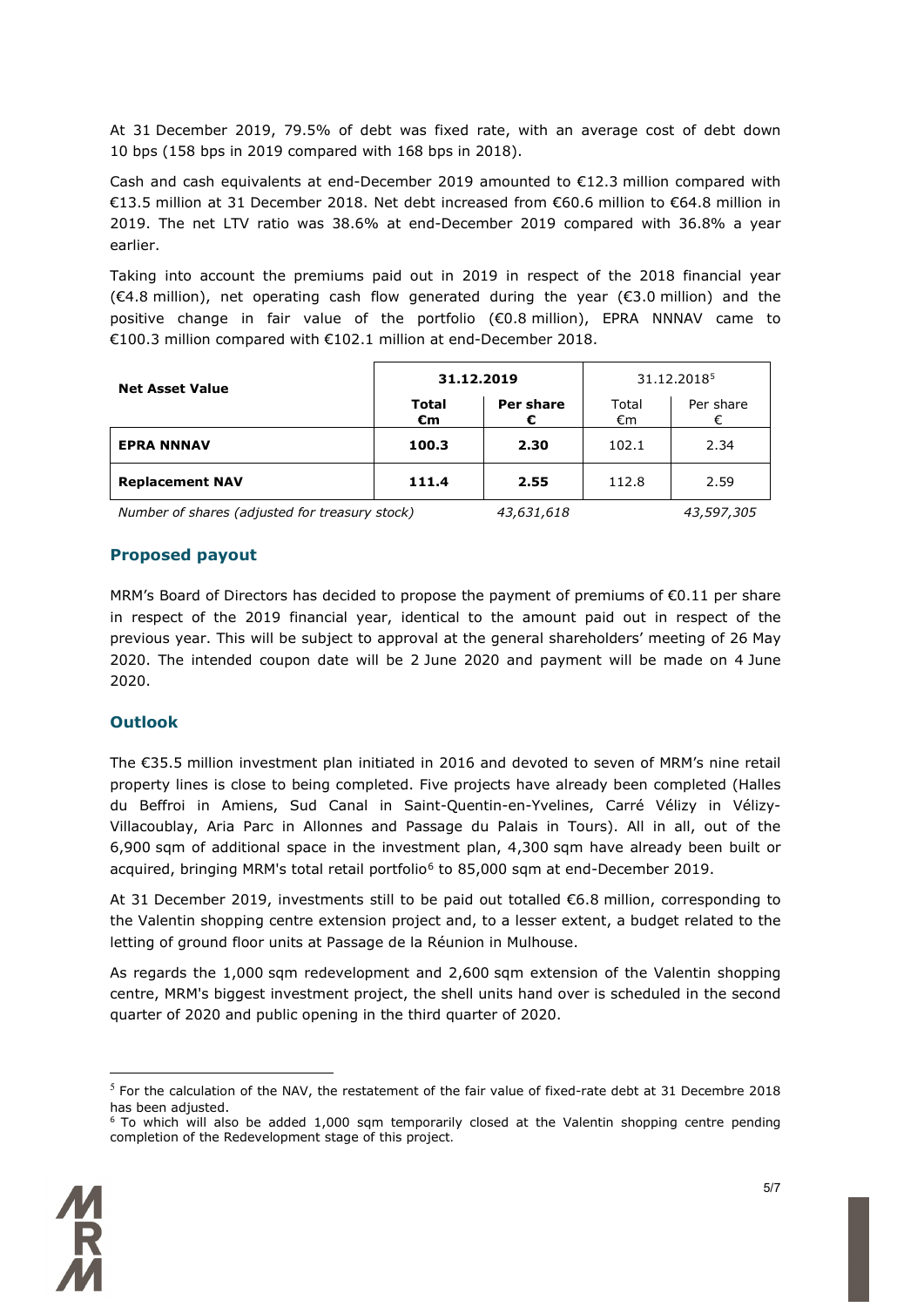Going forward, MRM will pursue its letting, re-letting and tenant rotation activities and confirms its target of total annualised net rents in excess of €10 million, assuming a physical occupancy rate of 95%. This target is based on the current portfolio excluding acquisitions and disposals.

#### **Calendar**

First quarter 2020 revenues will be published on 7 May 2020 before market opening. The general shareholders' meeting to approve the financial statements for 2019 will be held on 26 May 2020.

#### **About MRM**

MRM is a listed real estate investment company that owns and manages a portfolio of retail properties across several regions of France. Its majority shareholder is SCOR SE, which owns 59.9% of share capital. MRM is listed in Compartment C of Euronext Paris (ISIN: FR0000060196 - Bloomberg code: MRM:FP – Reuters code: MRM.PA). MRM opted for SIIC status on 1 January 2008.

#### **For more information:**

**MRM** 5, avenue Kléber 75795 Paris Cedex 16 France T +33 (0)1 58 44 70 00 [relation\\_finances@mrminvest.com](mailto:relation_finances@mrminvest.com) Isabelle Laurent, **OPRG Financial** T +33 (0)1 53 32 61 51 M +33 (0)6 42 37 54 17 isabelle.laurent@oprgfinancial.fr

**Website: www.mrminvest.com**